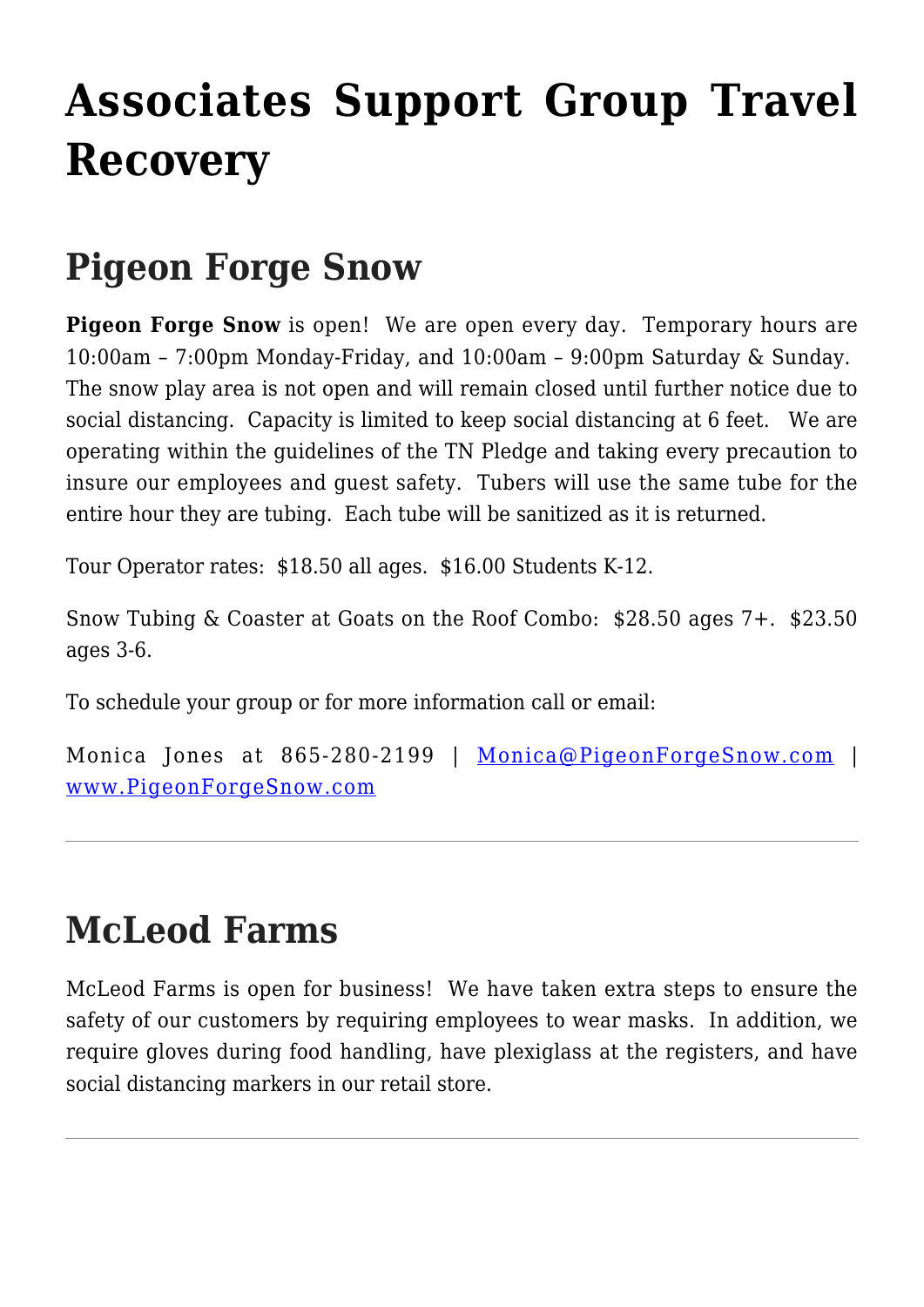## **Tour Smokies grows into Tour Tennessee**

Last year U S Tours and Smoky Mountain Resorts married efforts and created "TourSmokies.com." According to Pete Smith, "the birth was successful, the formative first year as a local receptive just flew by and today we are proud to announce that our little company has grown into "Tour Tennessee.""

As a Statewide Receptive Operator Tour Tennessee will serve the group tour market with the products that Tour Smokies sold last year and will add many new itineraries that were already being sold on U S Tours website. Together we launched a new site with group tour itineraries from The Mountains to the Mississippi River, featuring the best of Chattanooga, Nashville and Memphis.

Bob Cline, President of U S Tours said, "We've been talking about this since last winter, the first year profits from Tour Smokies was a real surprise and we felt this was a natural expansion. We already have the production and operation staff in place, so with a few modest little twists to our marketing we've created a larger business without any capital investment."

Cline said, "I'm not much of a salesman myself but I do so enjoy watching them work. Pamela Huey and Pete Smith are all over this and Steve Ellis is like a gopher in soft dirt digging up new opportunities. They have just finished training on the Special Events and themed itineraries that U S Tours has loaded onto the Tour Tennessee webpage and ready to start providing new products to old customers.

A few of the new Special Events available are Blue Christmas when U S Tours rents Graceland every December for a Holiday Tour. The National Quartet Convention (Spring & Fall) and Gaylord's Country Christmas in Nashville.

There are also quite a number of innovative itineraries and themed tours visiting multiple cities such as "The Big Bang of Country Music," "American Recording Studios," "The History of Country Music," "The Birth of Rock & Roll," "The MoJo Tour" combining Memphis & New Orleans, and several more.

According to Pete Smith, "we did a few things with our marketing partners here in the mountains that worked well for all of us. We were able to share several